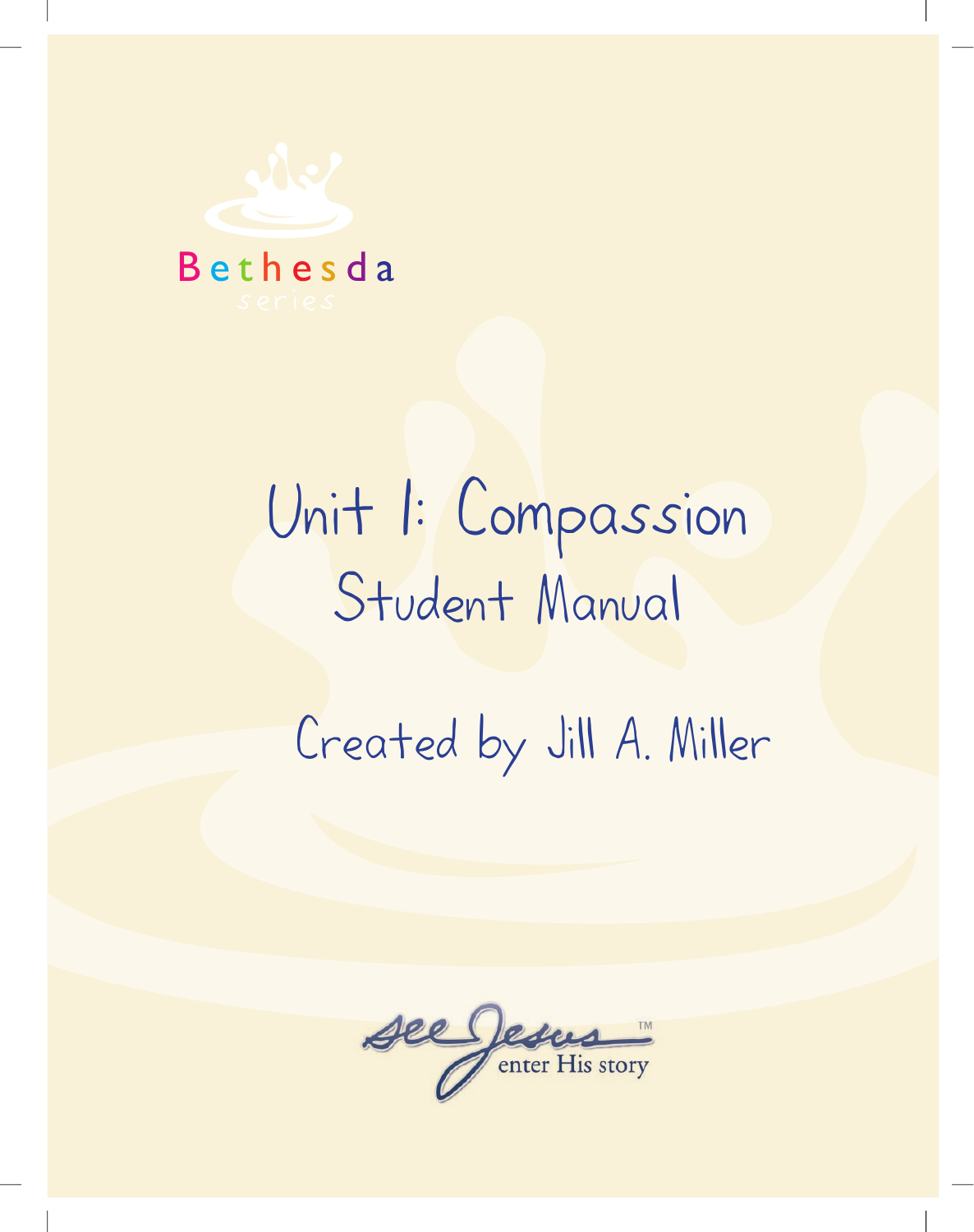Version 1.0 2014

seeJesus Press

The mission of seeJesus is to help people see and reflect the life, death and resurrection of Jesus through our discipleship resources and training.

seeJesus P. O. Box 197 Telford, PA 18696 Phone: 215-721-3113 Fax: 215-721-6535

info@seejesus.net www.seejesus.net

Reminder sheets created by Jill A. Miller Project Coordinator/Editor: Julie Courtney Artistic Designer: Seth Guge Design Coordinator: Liz Voboril Web Page Designer: Kelly Bergman Copy Editor: Jane French Typesetter: Pat Reinheimer

© 2014 seeJesus Press

ISBN-13: 978-0-9844964-9-5 ISBN-10: 0-9844964-9-1

All rights reserved. No part of this publication may be reproduced in any form without permission from seeJesus.

Unless otherwise noted, all Scripture is taken from the Holy Bible, New International Reader's Version®, NIrV<sup>®</sup> Copyright © 1995, 1996, 1998 by Biblica, Inc.<sup>®</sup> Used by permission. All rights reserved worldwide.

The Picture Communication Symbols ©1981–2013 by DynaVox Mayer-Johnson LLC. All Rights Reserved Worldwide. Used with permission.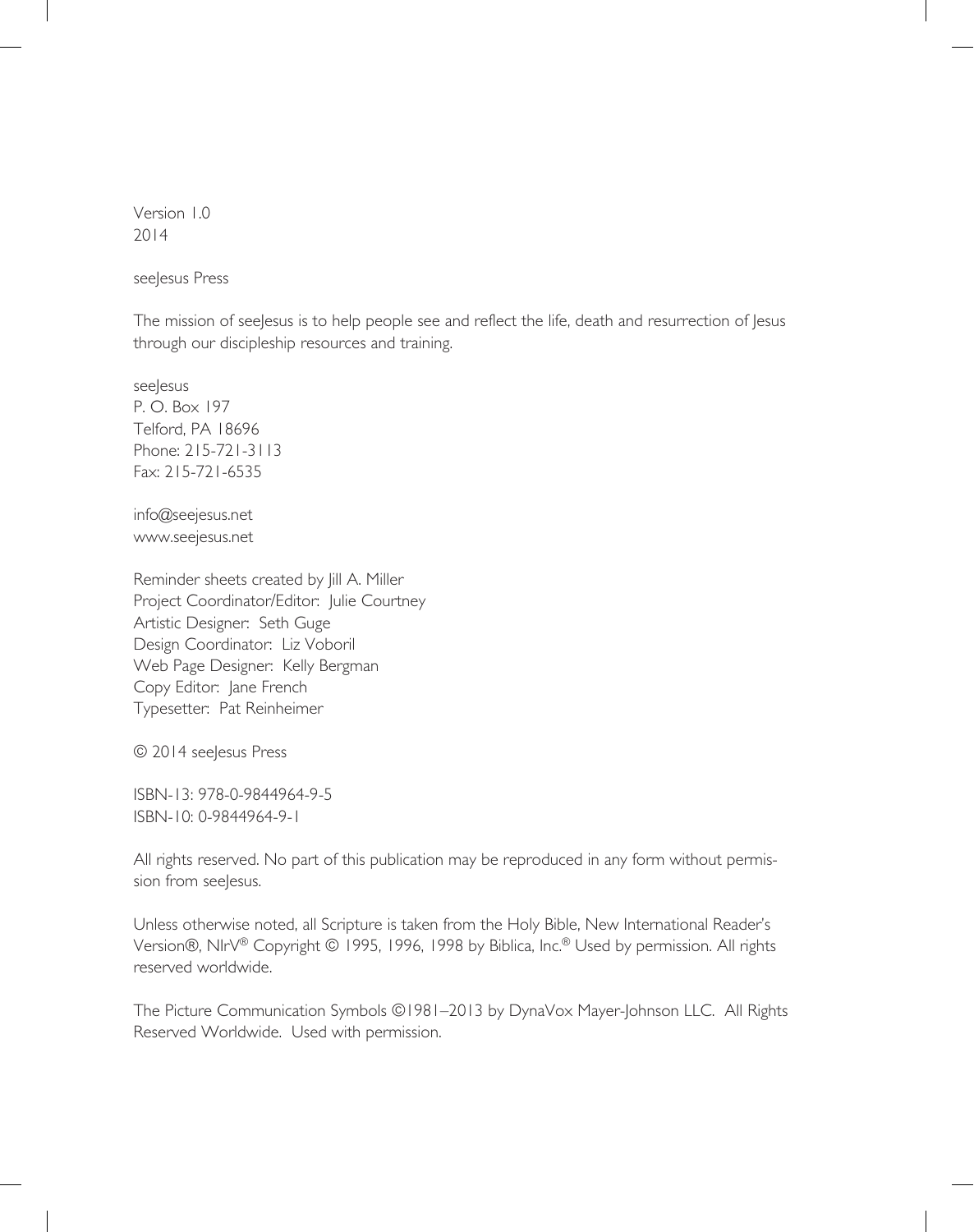

Watching Jesus and Getting to Know Him

John 13:15

*15) I have given you an example to follow. Do as I have done unto you.*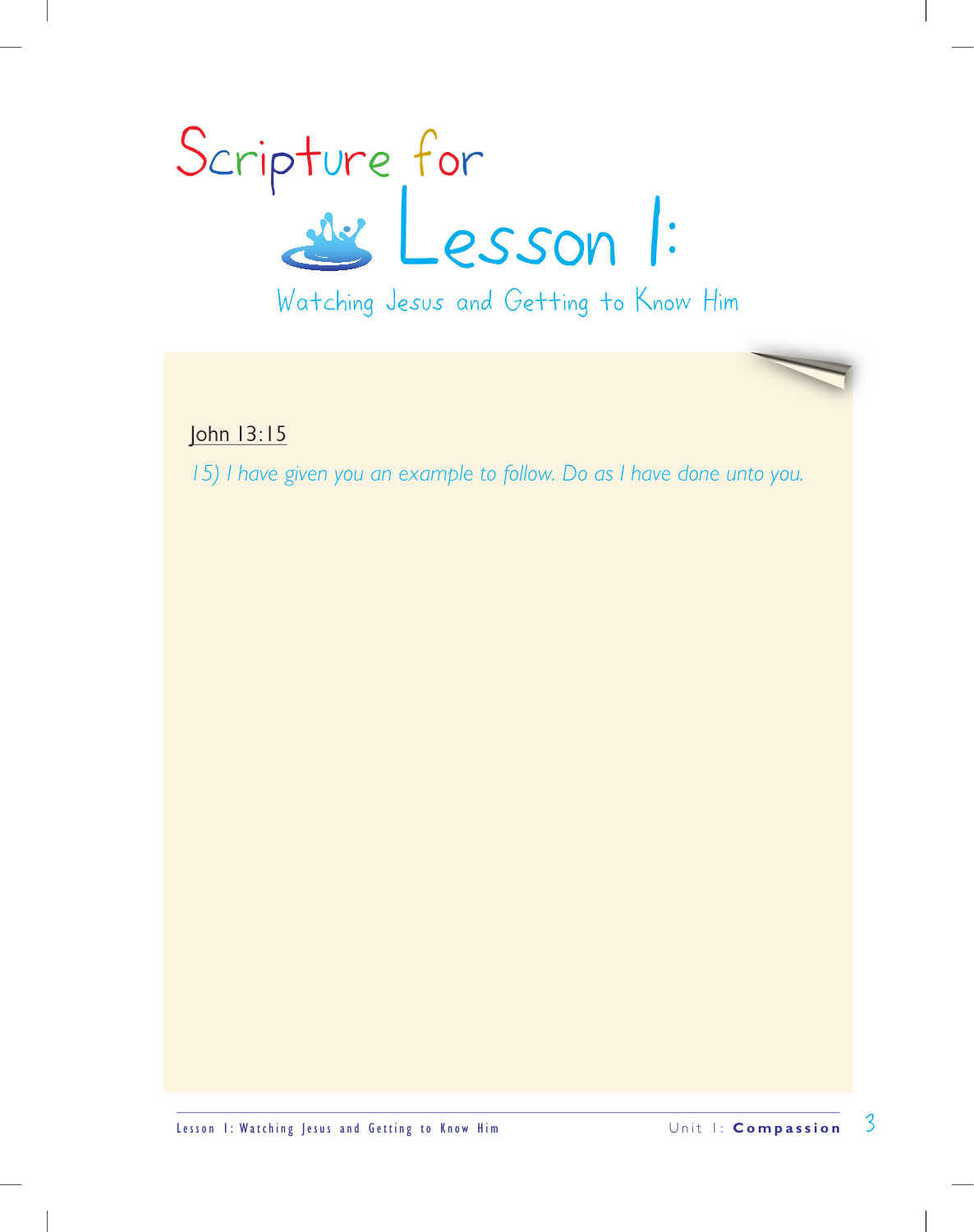## Lesson 1 Reminder Sheet

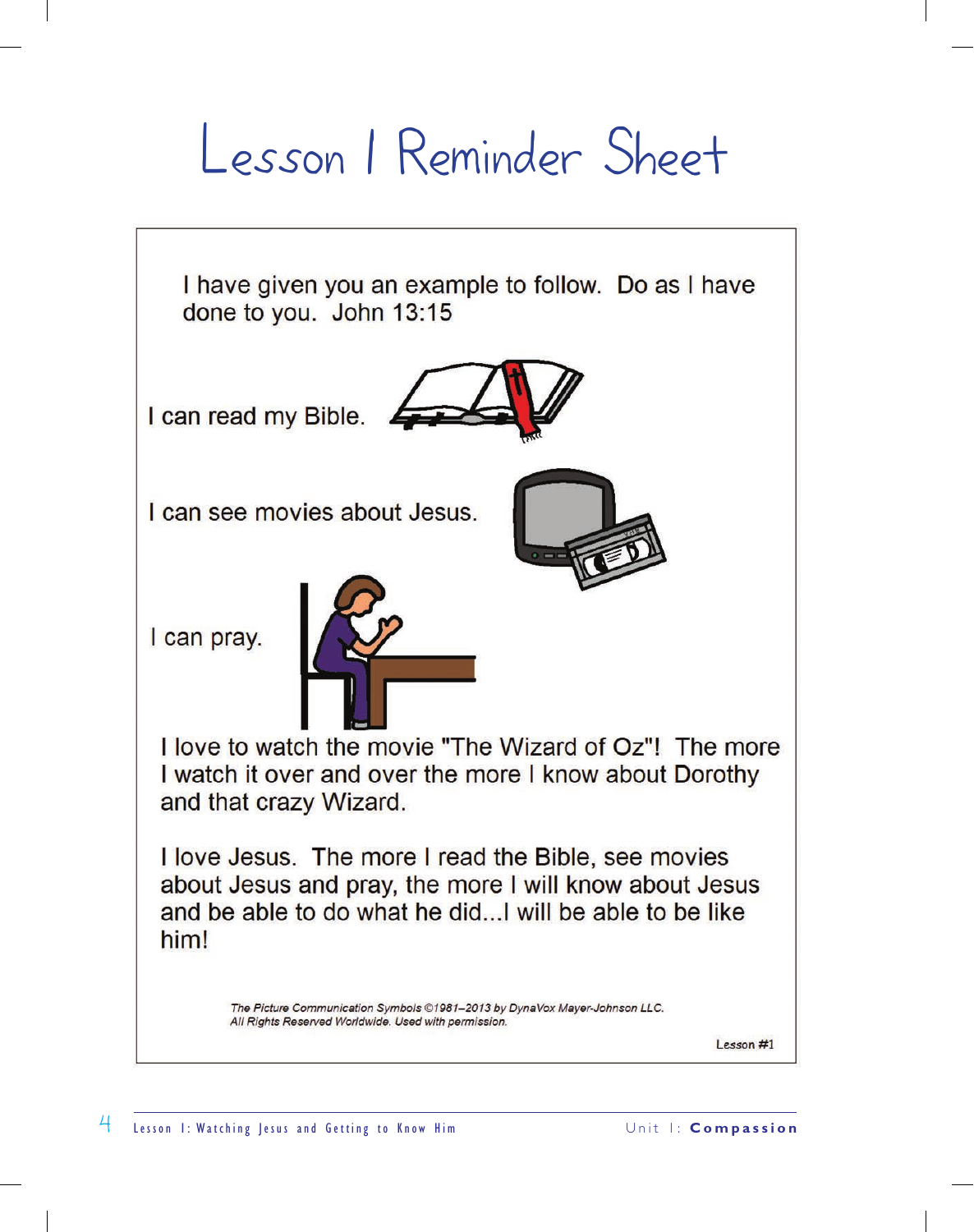

Jesus Looks at Us and Knows When We Are Sad

### Luke 7:11-17

*11 Sometime later, Jesus went to a town called Nain. His disciples and a large crowd went along with him.* 

*12 He approached the town gate. Just then, a dead person was being carried out. He was the only son of his mother. She was a widow. A large crowd from the town was with her.* 

*13 When the Lord saw her, he felt sorry for her. So he said, "Don't cry."* 

*14 Then he went up and touched the coffin. Those carrying it stood still. Jesus said, "Young man, I say to you, get up!"* 

*15 The dead man sat up and began to talk. Then Jesus gave him back to his mother.* 

16 The people were all filled with wonder and praised God. "A great *prophet has appeared among us," they said. "God has come to help his people."* 

*17 This news about Jesus spread all through Judea and the whole country.*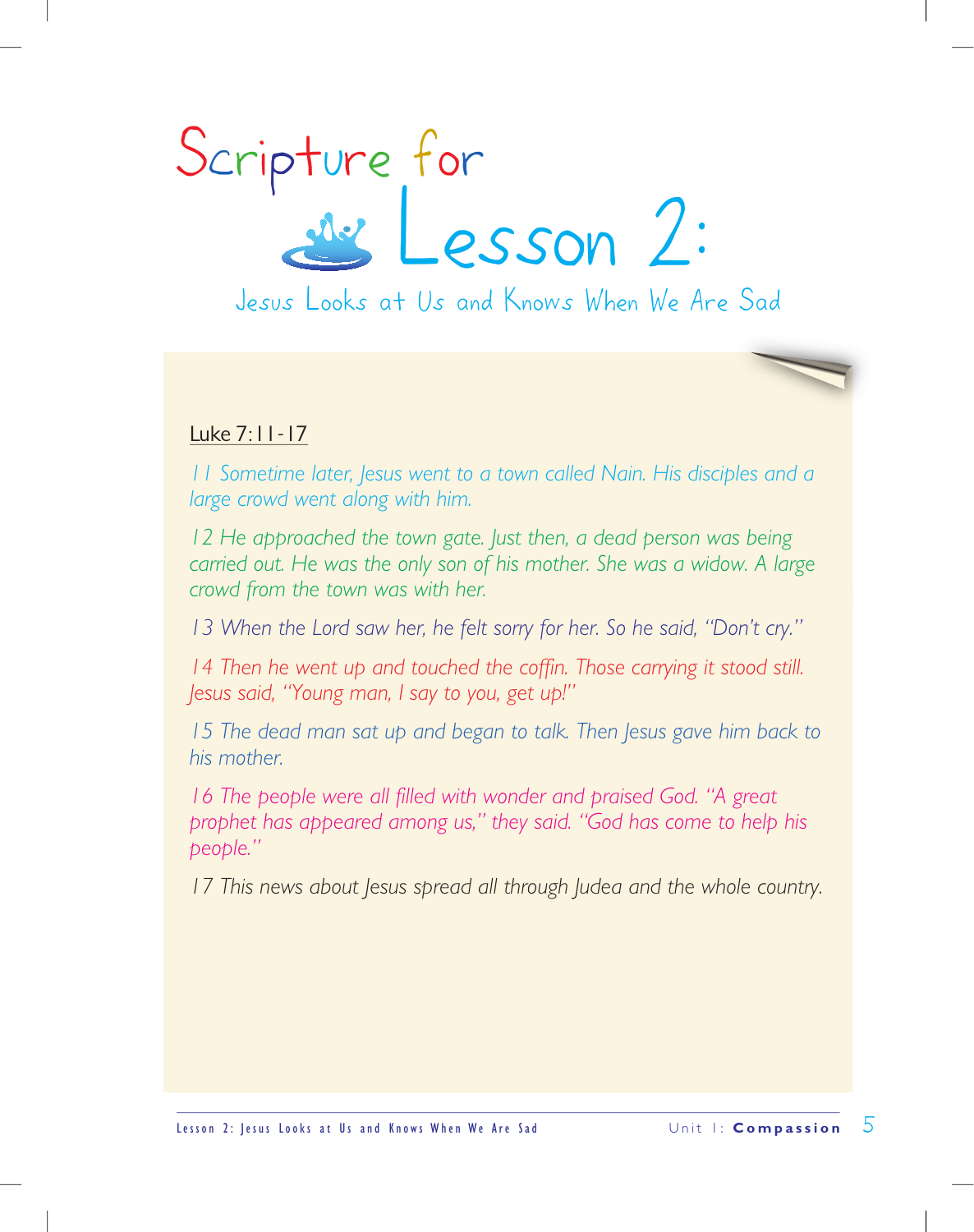## Lesson 2 Reminder Sheet